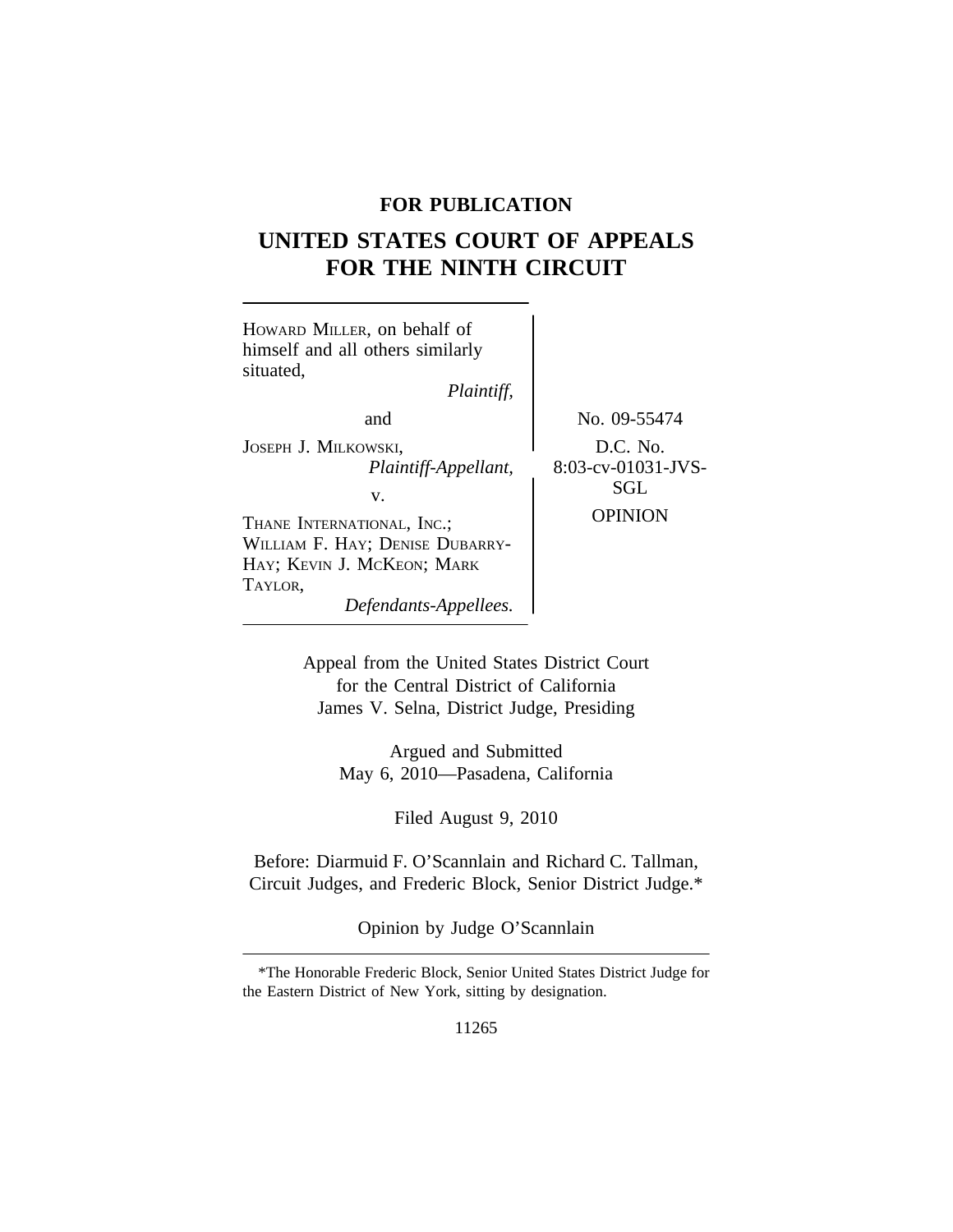## **COUNSEL**

Joel C. Feffer, Harwood Feffer LLP, New York, New York, argued the cause and filed the briefs for the plaintiffsappellants. Daniella Quitt, Harwood Feffer LLP, New York, New York, and Lionel Z. Glancy, Glancy Binkow & Goldberg LLP, Los Angeles, California, were also on the briefs.

Daniel J. Tyukody, Orrick, Herrington & Sutcliffe LLP, Los Angeles, California, argued the cause and filed the brief for the defendants-appellees. Michael C. Tu and Jason L. Krajcer, both of Orrick, Herrington & Sutcliffe LLP, Los Angeles, California, were also on the brief.

#### **OPINION**

O'SCANNLAIN, Circuit Judge:

We must decide whether a material misrepresentation in a prospectus caused actionable loss to shareholders when the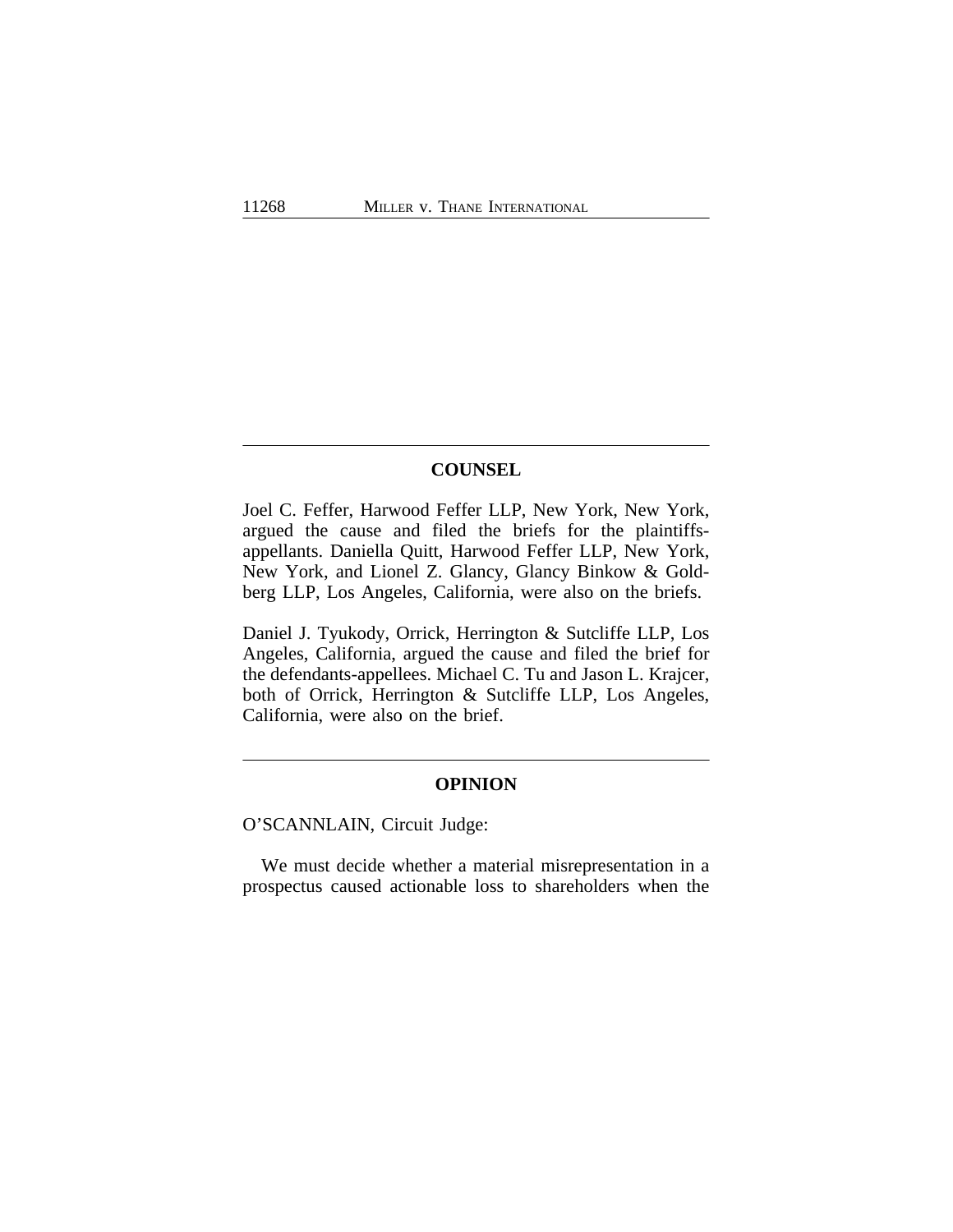price of the company's stock did not decline in the weeks immediately following disclosure of the correct information.

# I

#### A

Section 12(a)(2) of the Securities Act of 1933 imposes civil liability on "any person who . . . offers or sells a security . . . by the use of any means or instruments . . . in interstate commerce . . . by means of a prospectus or oral communication, which includes an untrue statement of a material fact or omits to state a material fact necessary in order to make the statements . . . not misleading." 15 U.S.C. § 77*l*(a)(2). Accordingly, "to prevail under Section  $12(a)(2)$ , a plaintiff must demonstrate (1) an offer or sale of a security, (2) by the use of a means or instrumentality of interstate commerce, (3) by means of a prospectus or oral communication, (4) that includes an untrue statement of material fact or omits to state a material fact that is necessary to make the statements not misleading" by "any person." *Miller v. Thane Int'l, Inc.*, 519 F.3d 879, 885 (9th Cir. 2008), *amending* 508 F.3d 910 (9th Cir. 2007). The Act defines "person" to include individuals and corporations. 15 U.S.C. § 77b(a)(2). Additionally, "[e]very person who, by or through stock ownership, agency, or otherwise . . . controls any person liable under [Section  $12(a)(2)$ ] shall also be liable jointly and severally with and to the same extent as such controlled person." *Id.* § 77o.

Section 12 liability may be avoided by way of an affirmative defense of lack of loss causation. The statute provides that if a person "proves that any portion or all of the amount recoverable under subsection (a)(2) of this section represents other than the depreciation in value of the subject security resulting from such part of the prospectus or oral communication . . . not being true or omitting to state a material fact . . . then such portion or amount . . . shall not be recoverable." 15 U.S.C. § 77*l*(b). Consequently, "[a] Section 12 defendant is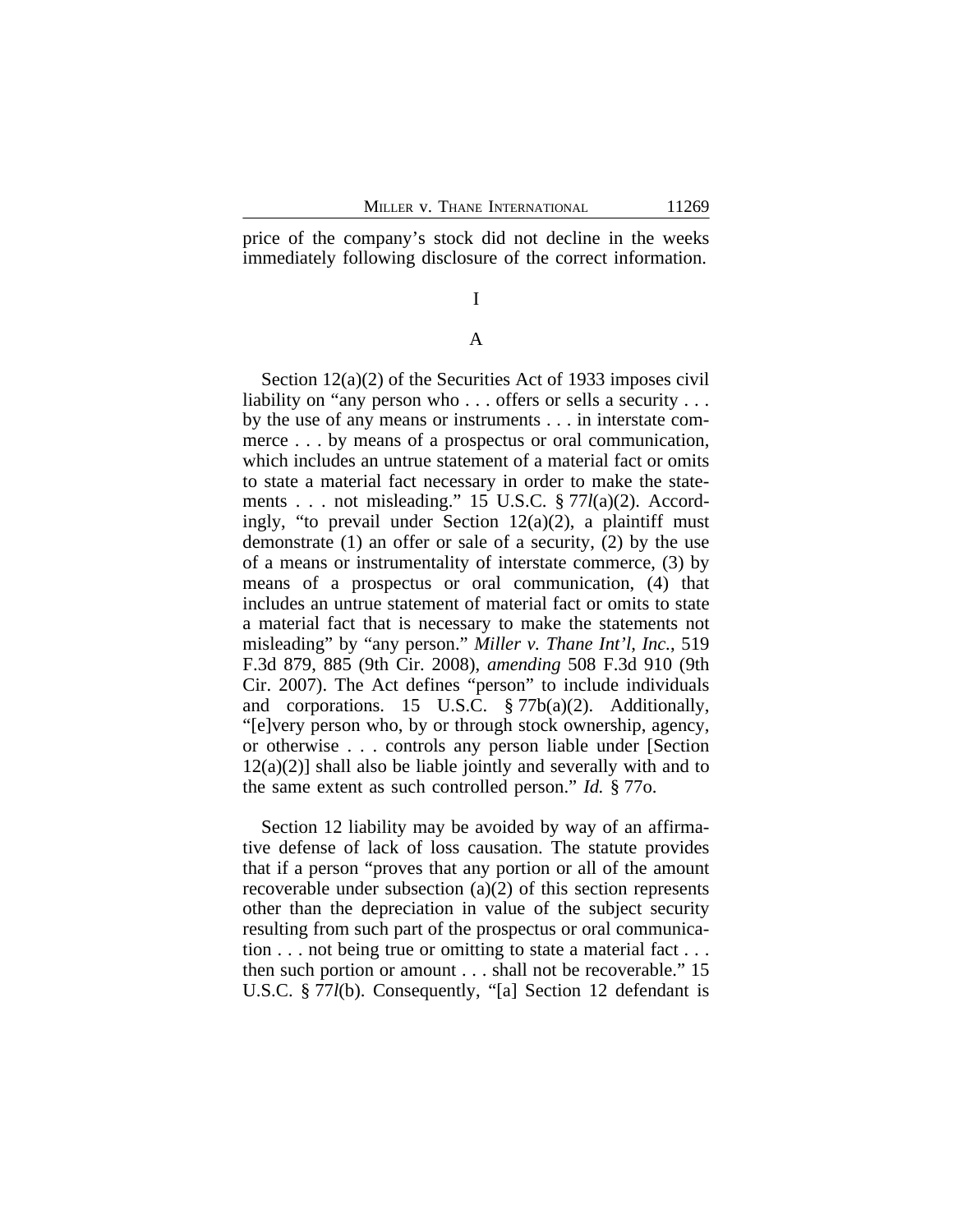liable only for depreciation that results directly from the misrepresentation at issue." *Miller*, 519 F.3d at 892.

B

With the relevant statutory framework in mind, we turn now to the facts of this case. In November 2001, defendant Thane International, Inc. ("Thane"), a company that markets consumer products through homeshopping channels, infomercials, and other similar means, and Reliant Interactive Media Corp. ("Reliant") agreed to merge. The merger agreement provided for Reliant shareholders to receive shares of Thane for their shares of Reliant. The "imputed merger price"—the value of Reliant stock each Reliant shareholder exchanged for each Thane share—was approximately \$7.00. Significantly, the prospectus Thane filed with the Securities and Exchange Commission ("SEC") stated that Thane stock, which had not been publicly traded previously, was "approved for quotation and trading on the NASDAQ National Market upon completion of the merger, subject to Thane's compliance with the minimum bid price requirements of \$5.00 per share." Nevertheless, after the merger was consummated on May 24, 2002, Thane shares commenced trading not on the NASDAQ National Market System ("NMS"), but on the NASDAQ Over-the-Counter Bulletin Board ("OTCBB").

In the nineteen days (twelve trading days) between May 24 and June 11, 2002, Thane's shares traded between \$8.50 and \$7.00, above the merger price that Reliant shareholders had paid. On June 24, 2002, however, the stock closed at \$6.00. The next day Thane reported disappointing earnings for the fiscal year, and the stock closed at \$5.25. It soon thereafter dropped below \$5.00, never to rise again above that minimum price for listing on the NMS.

On August 14, 2002, Thane announced further disappointing quarterly earnings, partly caused by a slump in the industry. It also reported that it had originally delayed listing on the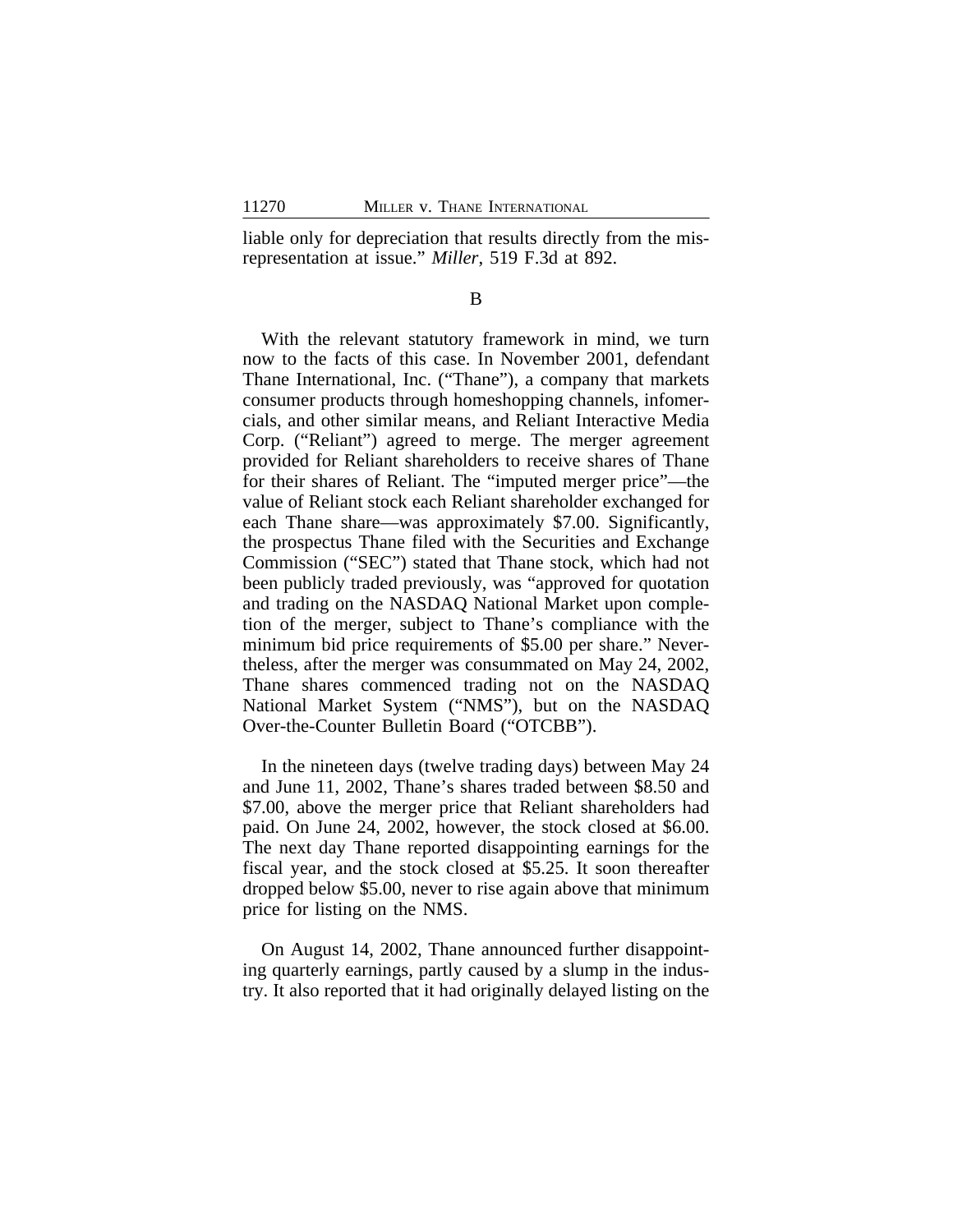NMS in order to time it with a secondary public offering, but that recent business developments had put listing on the NMS on hold. Thane shares tumbled to \$1.95 by August 16, 2002. In February 2004, Thane bought out existing shareholders at a price of \$0.35 per share.

 $\overline{C}$ 

In September 2002, a class of individual Reliant investors who acquired shares of Thane in the merger ("investors") filed suit against Thane and four of its executives (collectively, "Thane") in federal district court, alleging violation of section 12(a)(2) of the Securities Act of 1933, 15 U.S.C. § 77*l*(a)(2), and control person liability under section 15 of the Securities Act of 1933, *id*. § 77o, and seeking rescission of the merger, recovery of damages, and fees. Specifically, the investors alleged that Thane's pre-merger prospectus contained materially misleading representations because it implied that Thane shares would list on the NMS.

After certifying the investors' class and conducting a threeday bench trial, the district court held that Thane did not violate section 12(a)(2). *Miller v. Thane Int'l, Inc*., 372 F. Supp. 2d 1198 (C.D. Cal. 2005). The court found that the prospectus did not contain misleading representations, *id.* at 1205-06, and that even if it did, any misleading representations were not material because Thane's stock price did not depreciate below the merger price after the market became aware of the truth, *id.* at 1208-11.

In a prior appeal, we reversed, ruling that the district court clearly erred. *Miller*, 519 F.3d at 892 ("*Miller I*"). In our view, the prospectus contained statements that, although literally true, constituted misleading representations regarding where Thane stock would list. *Id.* at 885-88. Moreover, we held that those representations were material because a reasonable investor would have wanted to know that Thane stock would be listed on the OTCBB instead of the NMS in light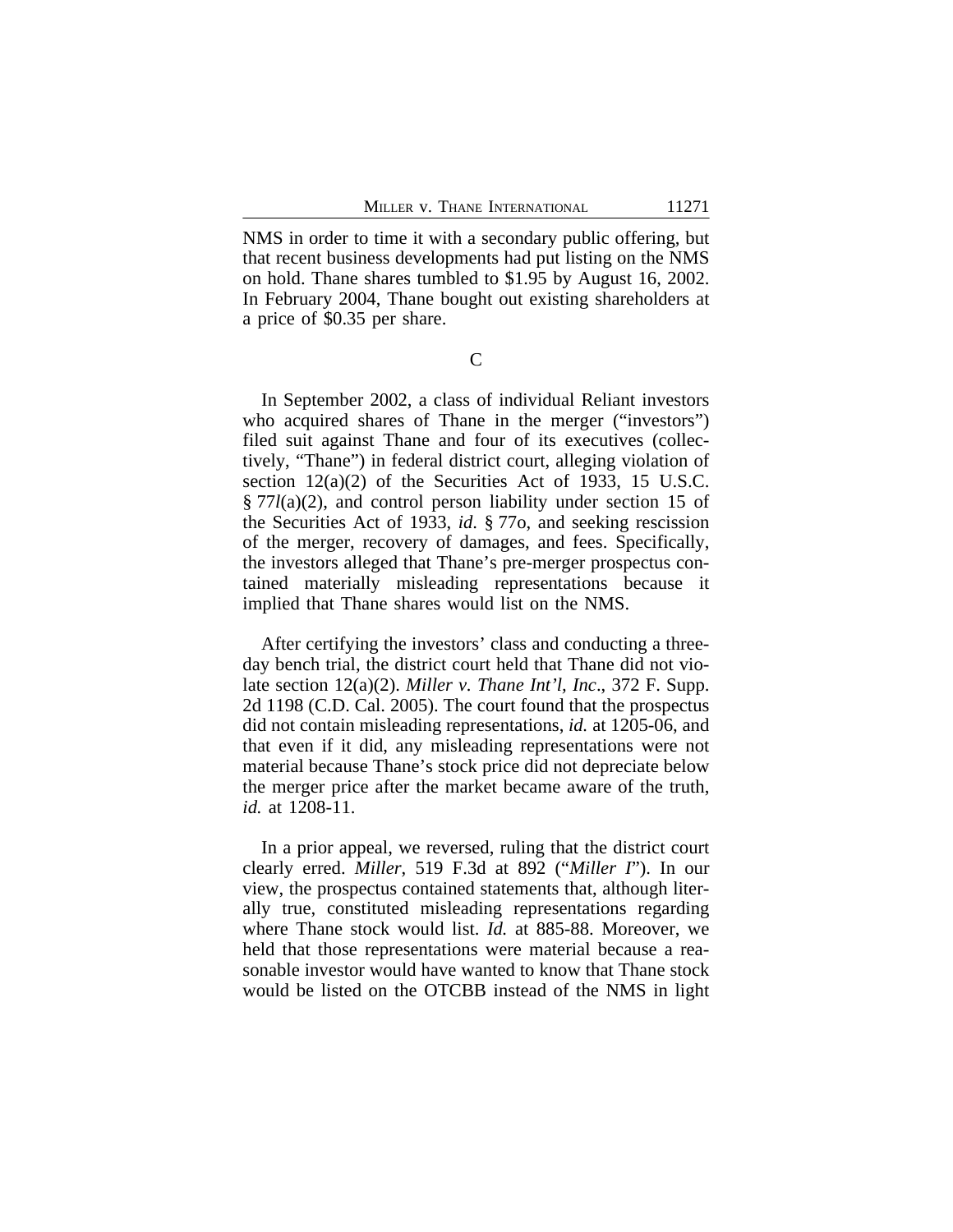of the advantages associated with the latter market. *Id*. at 888. Even though there were materially misleading representations, however, we recognized that Thane could still prevail by establishing the affirmative defense of lack of loss causation. *See* 15 U.S.C. § 77*l*(b). "Without expressing any opinion as to the strength of [Thane's] argument," we "remand[ed] to the district court to address the issue of loss causation in the first instance," and to conduct other proceedings as appropriate. *Miller I*, 519 F.3d at 892-93.

On remand, the district court granted Thane's Motion for Judgment on Loss Causation. The district court observed that there could be no loss as long as Thane's stock price remained at or above the price of \$7.00 that the investors had paid for the stock in the merger and that, consequently, there could be no loss causation if the stock price did not drop below \$7.00 after reacting to the nonlisting on the NMS. The stock remained at or above that price for nineteen days. Accordingly, the district court focused on whether the stock price "impounded," *i.e.*, absorbed,<sup>1</sup> the nonlisting on NMS in this nineteen-day period. It held that Thane had carried its burden to show that the stock did so. The investor class timely appealed.

## II

In this second appeal, the investors advance two arguments that the district court erred as a matter of law in finding an absence of loss causation.

<sup>&</sup>lt;sup>1</sup>The word "impound" is used in securities law as a synonym for "absorb." *E.g.*, *In re Time Warner Inc. Sec. Litig.*, 9 F.3d 259, 275 (2d Cir. 1993) (Winter, J., dissenting); Chester S. Spatt, Chief Econ. & Dir., Office of Econ. Analysis, SEC, Keynote Address at the Wilton Park Conference on Capital Flows and the Safety of Markets: Volatility, Price Discovery and Markets (Nov. 10, 2006), *available at* http://www.sec.gov/news/ speech/2006/spch111006css.htm.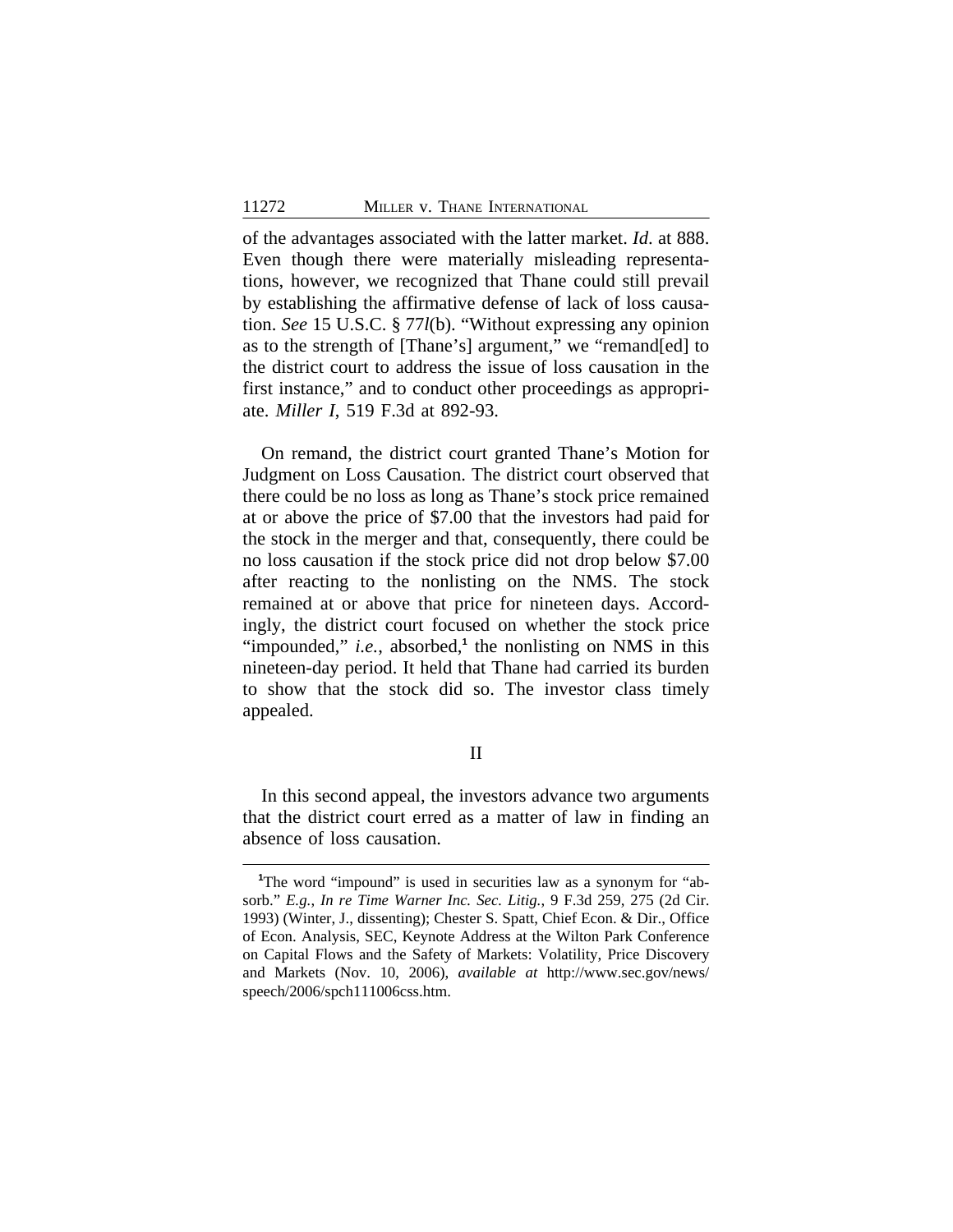The investors first argue that the district court's award of judgment to Thane on loss causation is foreclosed by *Miller I*. In their view, our holding in the investors' favor on materiality forecloses an award of judgment to Thane on loss causation.

**[1]** But loss causation and materiality are different concepts in the statutory scheme. Indeed, the statute provides a loss causation defense even when there are materially misleading representations. 15 U.S.C. § 77*l*(b). If a ruling on materiality foreclosed an affirmative defense of loss causation, that affirmative defense would be, as Thane correctly recognizes, "a nullity."

**[2]** Moreover, the materiality inquiry concerns whether a "reasonable investor" *would* consider a particular misstatement important. *Miller I*, 519 F.3d at 889 (discussing reasonable investor test for materiality in a section  $12(a)(2)$  claim); *see TSC Indus., Inc. v. Northway, Inc*., 426 U.S. 438, 449 (1976). It is hypothetical and objective. *Basic Inc. v. Levinson*, 485 U.S. 224, 231-32 (1988). By contrast, the loss causation inquiry assesses whether a particular misstatement *actually* resulted in loss. *Miller I*, 519 F.3d at 892. It is historical and context-dependent. *See Lane v. Page*, 649 F. Supp. 2d 1256, 1297 (D.N.M. 2009) (contrasting ex post causation and ex ante materiality assessments). In any event, our remand to determine loss causation "in the first instance" would not have made sense if a particular ruling on loss causation were foreclosed. *Miller I*, 519 F.3d at 892.

*In re Gilead Sciences Securities Litigation*, 536 F.3d 1049 (9th Cir. 2008), is fully consistent with this well-established framework. In that case, we reversed the dismissal of a securities claim, rejecting the district court's view that a temporal gap between a misrepresentation and a drop in stock price rendered loss causation per se implausible. *Id.* at 1058. Rely-

A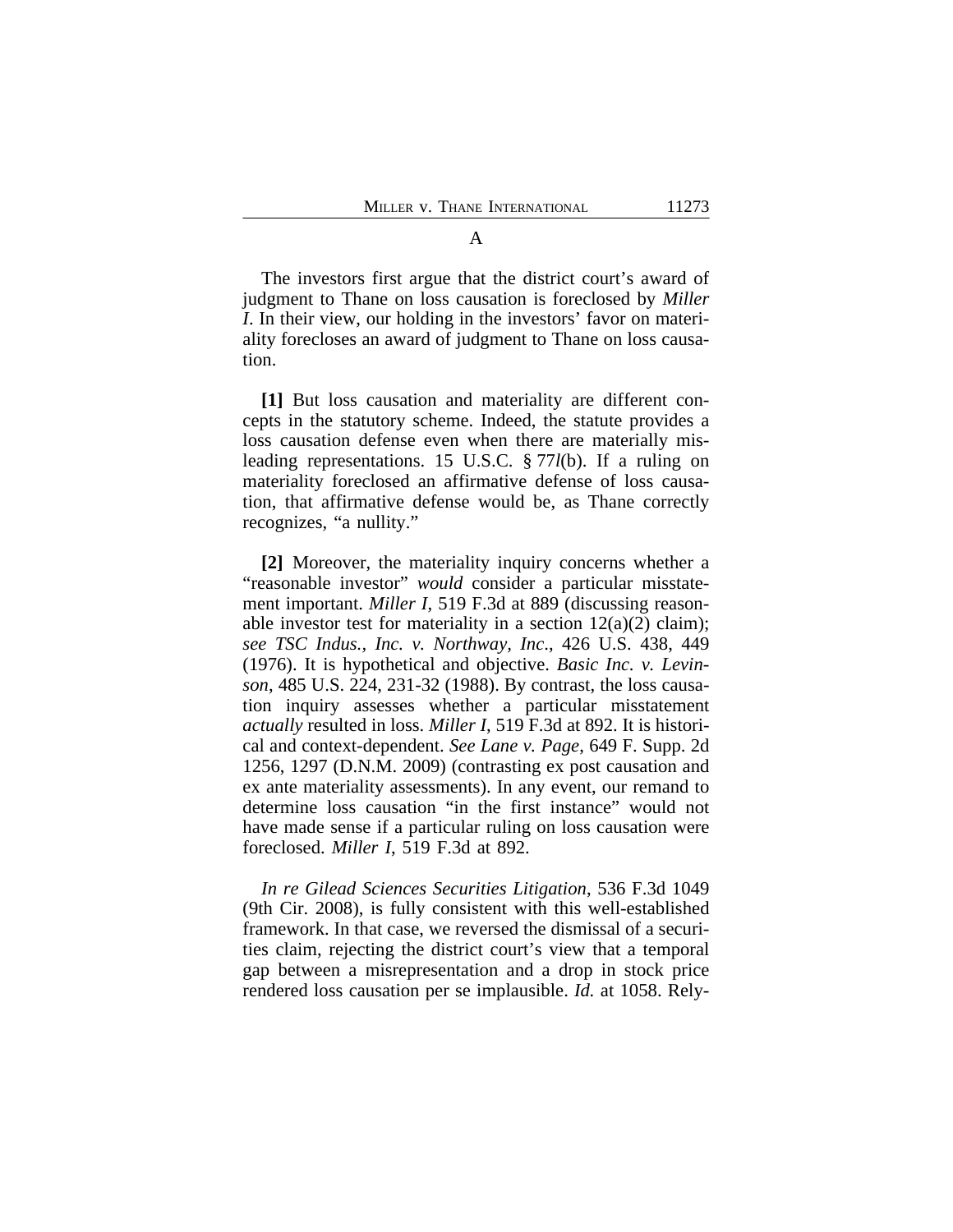ing on an observation in a prior case on materiality, we explained that markets are sometimes not immediately responsive to misrepresentations. *Id.* (citing *No. 84 Employer-Teamster Joint Council Pension Trust Fund v. Am. West Holding Corp*., 320 F.3d 920 (9th Cir. 2003)). The investors argue that such reliance establishes that our ruling in *Miller I* on materiality forecloses the district court's finding on loss causation. But that two inquiries are related does not mean that they are the same.

**[3]** The investors contend that, even if materiality and loss causation are different concepts, the district court's decision repeats verbatim the same reasoning we rejected when we ruled on materiality. But we did not reject the district court's reasoning that Thane stock prices were reliable even though the market was inefficient, which is what we now review. Rather, we rejected the district court's reasoning that historical stock prices are relevant to the reasonable investor test, which focuses on hypothetical, not actual, investors. We did not comment on the reliability of Thane's stock prices, other than to state what is undisputed, namely, that the stock traded in an inefficient market. *Miller I*, 519 F.3d at 888.

B

The investors next challenge the district court's reliance on Thane's stock prices. They argue that such reliance was inappropriate in the absence of market efficiency as defined in *Cammer v. Bloom*, 711 F. Supp. 1264, 1286-87 (D.N.J. 1989).

**[4]** *Cammer* outlined a test for market efficiency in the context of a section 10(b) securities fraud class action. To prevail under section 10(b), a plaintiff must show he justifiably relied on the alleged misrepresentation. *Binder v. Gillespie*, 184 F.3d 1059, 1063 (9th Cir. 1999) (citing 15 U.S.C. § 78j(b) and 17 C.F.R. § 240.10b-5).**<sup>2</sup>** In order to ease the bur-

**<sup>2</sup>** Justifiable reliance is not an element of the cause of action at issue here. 15 U.S.C. § 77*l*(a)(2).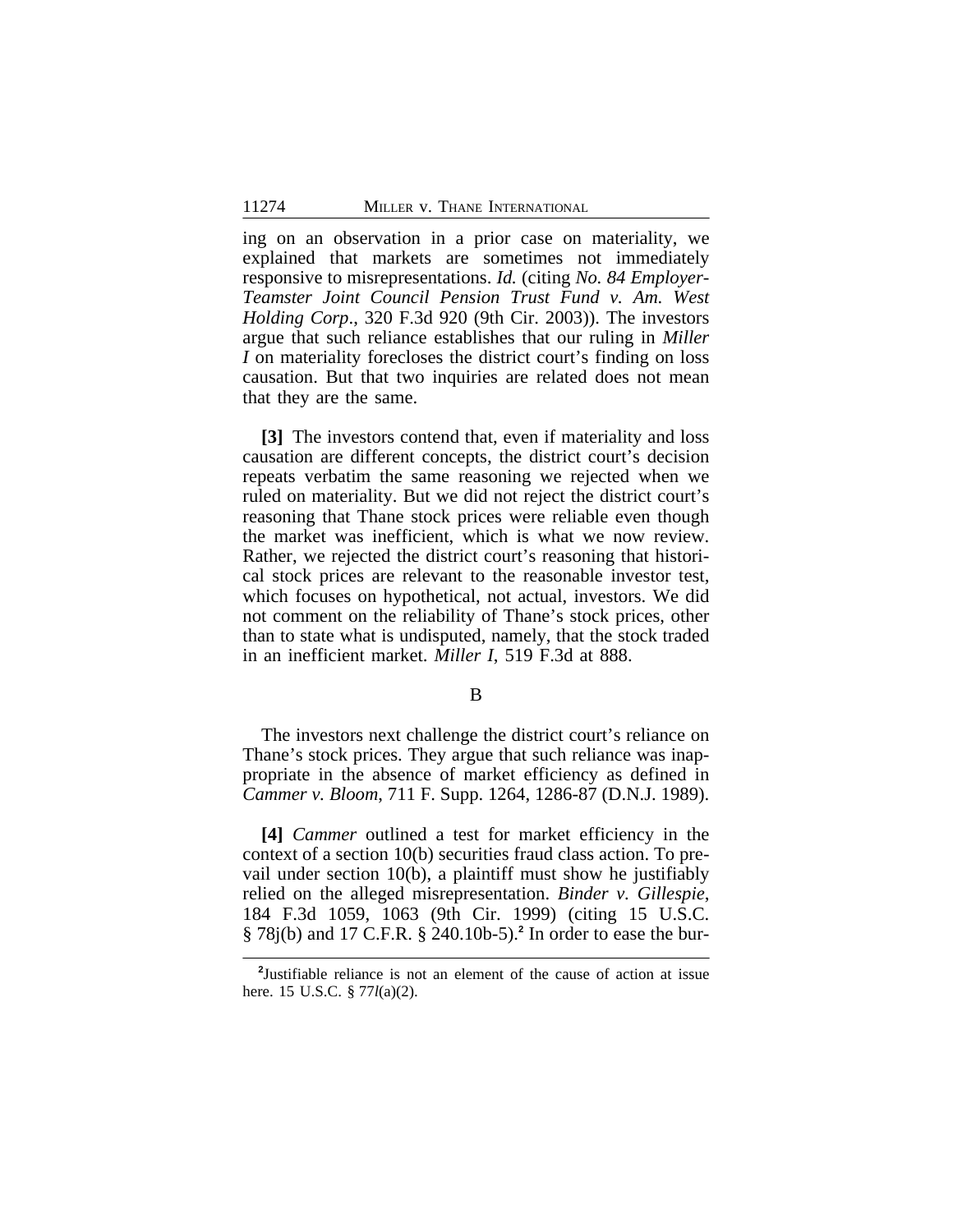den of showing reliance for each member in a plaintiff class, which is necessary to obtain class certification, courts have presumed reliance when there is "fraud on the market," *i.e*., the whole market is deceived by a misrepresentation such that "[m]isleading statements . . . defraud purchasers of stock even if the purchasers do not directly rely on the misstatements." *Basic*, 485 U.S. at 241-42. A plaintiff establishes fraud on the market by demonstrating that a security is actively traded in an "efficient market," in which prices immediately reflect all publicly available information. *Id.* at 246-48. *Cammer* sets out five well-recognized factors "designed to help make the central determination of efficiency in a particular market." *Binder*, 184 F.3d at 1065. There is no dispute that the *Cammer* test, which sets a high bar, is not met in this case. We must decide, therefore, whether stock price evidence may be used in a loss causation assessment when the market for a stock is not *Cammer*-level efficient.

**[5]** We hold that it may. The absence of *Cammer* efficiency does not mean that prices are unreliable. *Cammer* efficiency, by definition, exists when the release of financial information results in an "immediate response" by the market. *Cammer*, 711 F. Supp. at 1287. But an *immediate* response is not required for loss causation. Rather, the loss causation inquiry requires only a *full* response to the misrepresentation —one that is enough to assess whether the misrepresentation caused the plaintiffs' loss. Significantly, a full response may occur in a market that is not *Cammer* efficient because "[e]ven an 'inefficient' market price is objective and contemporaneous with events," "chang[ing] in response to news, including statements by the [principals]." *Eckstein v. Balcor Film Investors*, 8 F.3d 1121, 1130 (7th Cir. 1993).

**[6]** Indeed, the *Cammer* test is not appropriate for assessing loss causation. That test was developed in support of a judicial presumption allowing plaintiffs to avoid a significant obstacle in certifying a class in securities fraud litigation. Due process concerns require that class certification meet rigorous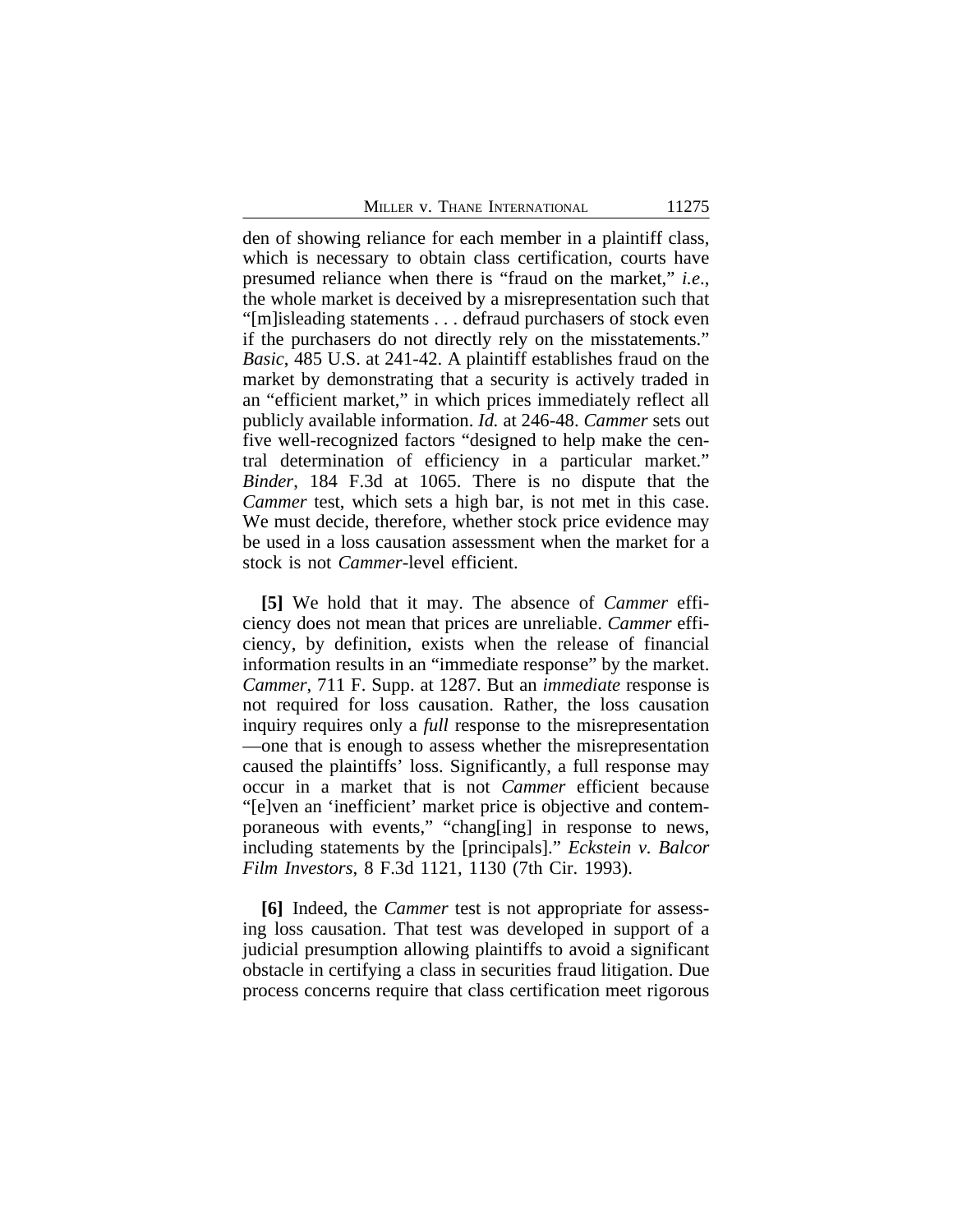standards in securities cases. *See Unger v. Amediys Inc*., 401 F.3d 316, 320, 322 (5th Cir. 2005) ("Because this inquiry can prove decisive for class certification, and because, given the realities of litigation costs, certification can compel settlements without trial, courts have frequently applied rigorous, though preliminary, standards of proof to the market efficiency determination."). The *Cammer* test's high bar is one such rigorous standard. But the same high bar is inappropriate to determine loss causation, where due process concerns regarding class certification do not exist.

No court has applied *Cammer* to loss causation, nor even to any area other than class certification, as the investors admit. Quite the contrary, the Second Circuit abstained from a *Cammer*-like inquiry in *Akerman v. Oryx Communications, Inc*., 810 F.2d 336 (2d Cir. 1987). That court relied on stock price evidence without assessing market efficiency in order to affirm an award of summary judgment to defendants who had raised the affirmative loss causation defense. *Id.* at 341-42. In fact, the *Akerman* court relied on price evidence despite recognizing that the stock at issue traded in a "thin market," *i.e.*, an inefficient market. *Id*. at 343. Although *Akerman* predates *Cammer*, it postdates *Basic*, which instituted the type of judicial inquiry into market efficiency of which *Cammer* is but one example.

**[7]** We are persuaded by *Akerman* and follow it. Accordingly, we decline to extend *Cammer* to loss causation. In so doing, we reject a per se rule that it is inappropriate to rely on stock prices in an inefficient market to determine loss causation.

#### III

The investors also contend that the district court improperly found that Thane's stock price impounded the failure to list on the NMS before it fell below the merger price.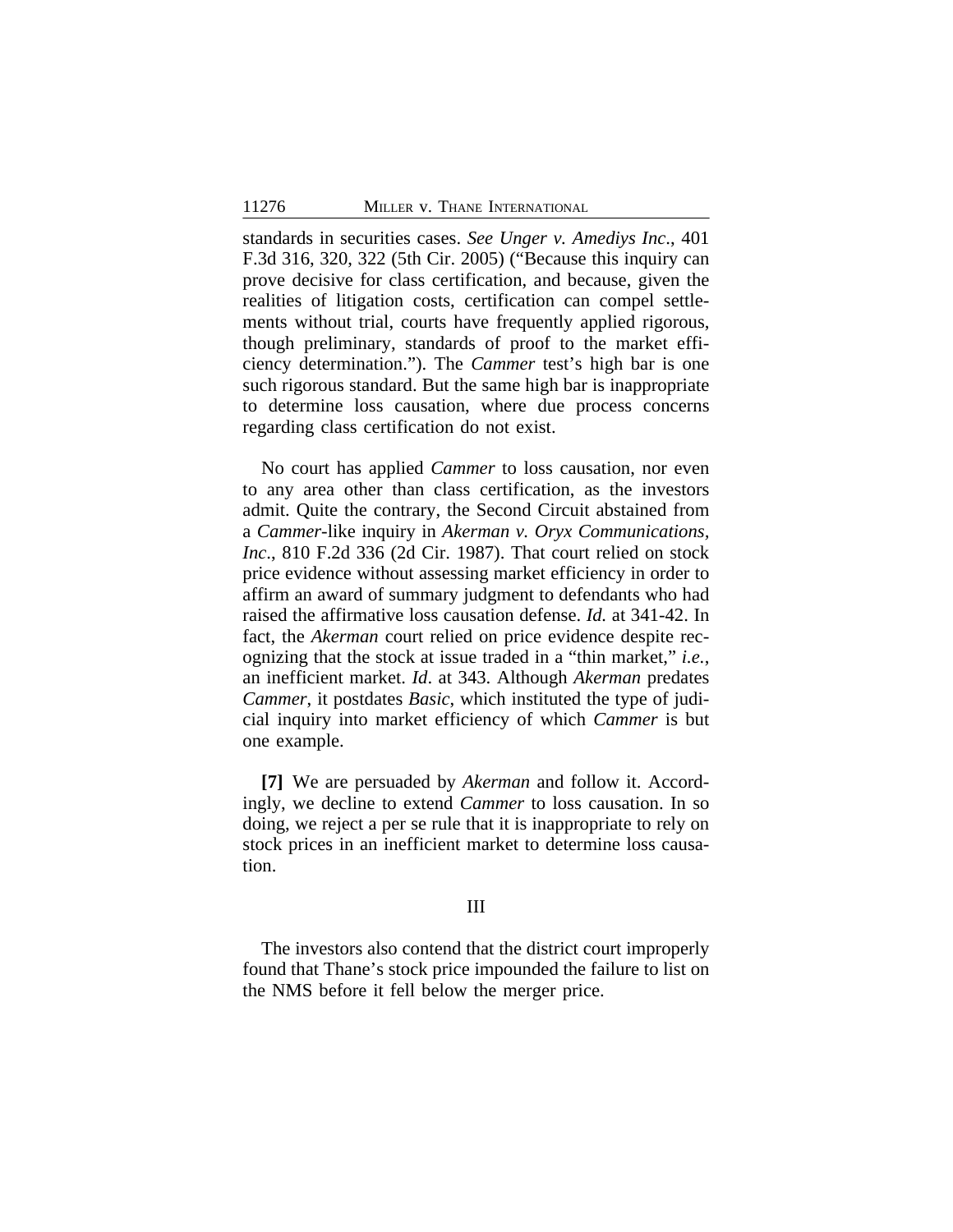The investors argue that our standard of review of the district court's finding should be de novo. We disagree.

The loss causation inquiry is not a question of law reviewed de novo because it involves "the application of a legal standard to a particular set of facts." *TSC Indus.*, 426 U.S. at 450. Indeed, loss causation determinations involve assessments that are "peculiarly ones for the trier of fact" because they require drawing "inferences . . . from a given set of facts." *Id.* at 450. We have held that such determinations—whether classified as questions of fact or as mixed questions of law and fact—are reviewed for clear error. *Arrington v. Merrill Lynch, Pierce, Fenner & Smith, Inc*., 651 F.2d 615, 619 (9th Cir. 1981) (holding that materiality, scienter, and reliance determinations are reviewed for clear error). Accordingly, we do so here. We will not reverse unless we have "a definite and firm conviction that a mistake has been committed." *Exxon Co. v. Sofec, Inc*., 54 F.3d 570, 576 (9th Cir. 1995).

B

Turning to the merits, the question is whether the district court clearly erred in holding that Thane established the absence of loss causation. Because the stock price movements are undisputed, we focus on whether the district court clearly erred in finding that the Thane stock price could impound the fact of listing on the OTCBB instead of the NMS in the nineteen-day period before the price dropped below the merger price the investors paid for the stock.

**[8]** The record contains substantial evidence supporting the district court's finding. Thane's expert stated that Thane's stock price could and did impound information about Thane during this nineteen-day period, including the listing on the OTCBB, which was disseminated on Internet bulletin board postings even though no analysts covered Thane. The district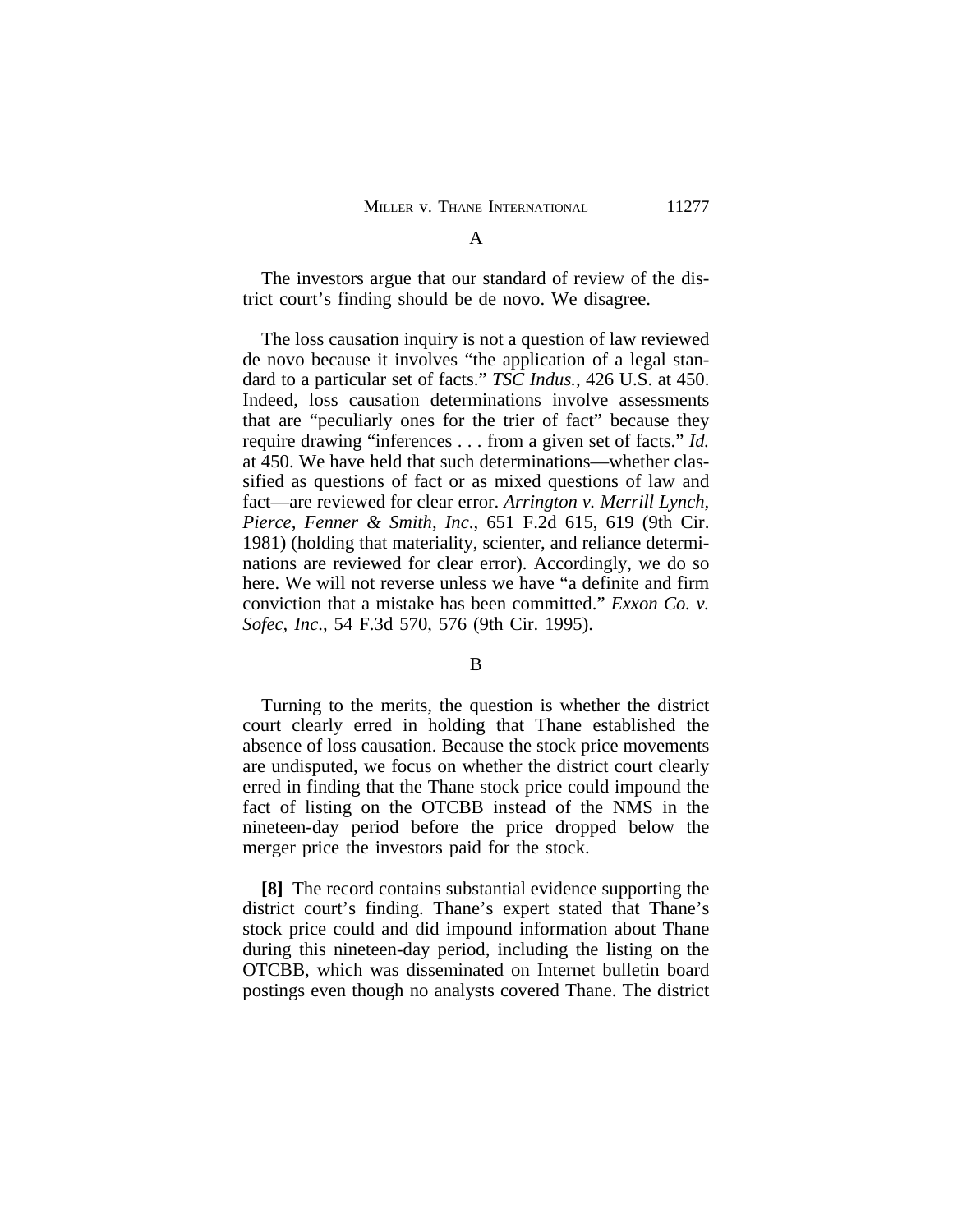court found this expert credible, and we are extremely deferential to credibility determinations. *Anderson v. City of Bessemer City*, 470 U.S. 564, 575 (1980). The investors' best challenge to the expert's credibility is that he testified in favor of disregarding prices in an inefficient market in *Furtherfield Partners, L.P. v. Perelman*, 2002 WL 32151542 (Del. Ch. Oct. 1, 2002). But we see no reason to overturn the district court's credibility finding on that basis: *Furtherfield* involved a "change of control" transaction and it is well-established that there are "control premiums" not reflected in the price of an individual share for blocks of shares that provide control of a company. The investors also argue that the fact that the stock traded on low volume, a mere 55,300 shares, in the nineteen days before it dropped below the merger price undermines the expert's conclusion. Low volume, however, does not necessarily indicate an unreliable market price. Rather, it could indicate that the market price is in equilibrium because neither buyers nor sellers believe they can profit by acting. In fact, the investors' own account supports this version of events: they stated that they decided to hold on to their shares for investment reasons, not because low volume prevented them from selling their shares.

In any event, even the investors' expert admitted that Thane's stock price could absorb information. We recognized as much in *Miller I* when we said that Thane's stock price slump in August "was compounded by the company's failure to find and market the 'hit' product it had hoped to find." 519 F.3d at 883-84. Moreover, the stock price "tumbled" approximately forty-six percent in response to the August 2002 earnings report, which paralleled the identical percentage drop in earnings compared to the same quarter in the prior year, *id.*, and the difference between listing on the OTCBB instead of the NMS is simpler to decode than an earnings report, as even one of the investors admitted.

The investors argue that this August 2002 earnings report disclosed additional information about the misleading repre-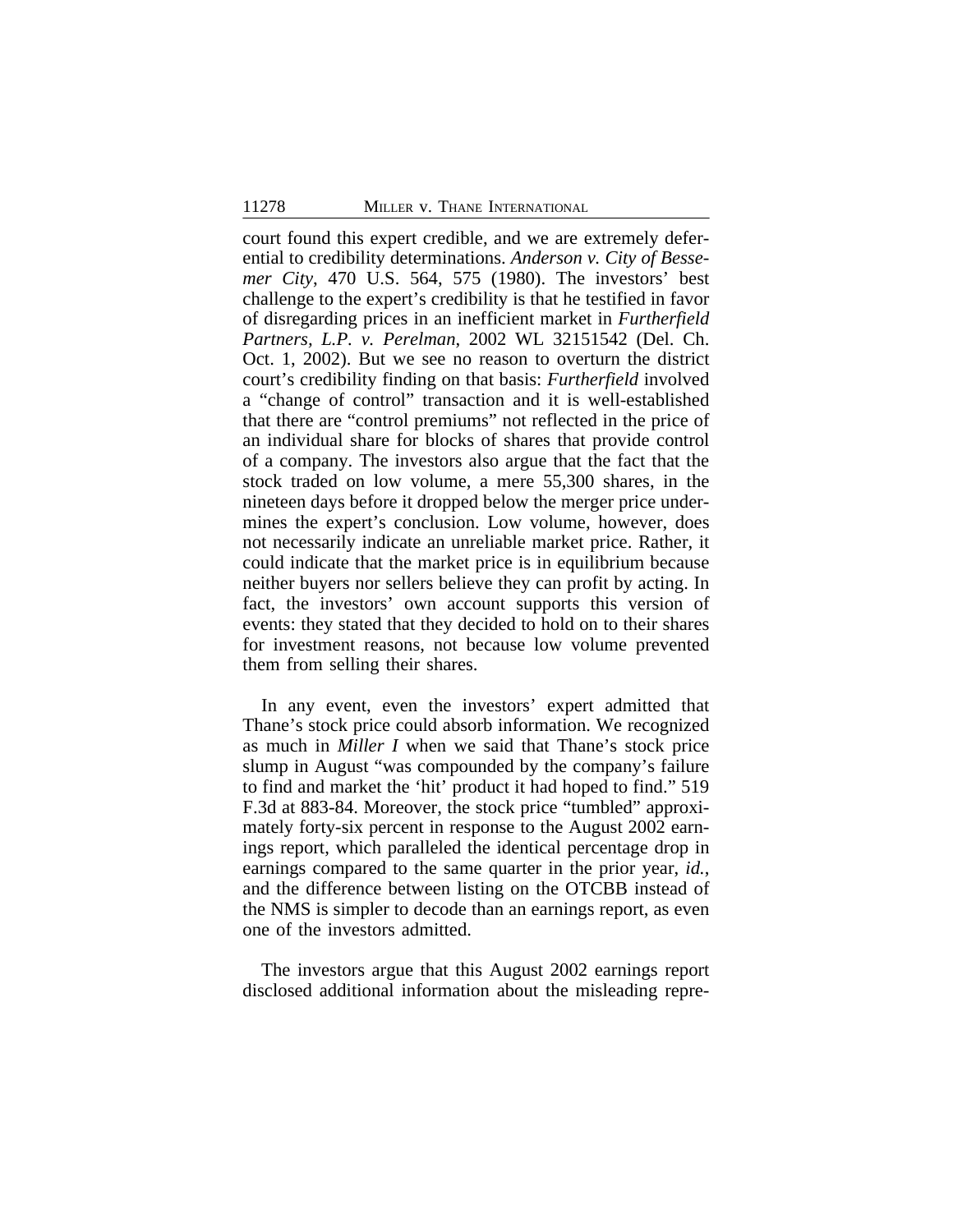sentation and management's integrity, namely that management "intentionally" did not list on the NMS. Although the investors do not spell out their position, they appear to argue that focusing on the changes in price in the first nineteen days is inappropriate because some of the truth regarding the misleading representation was not publicly available until the August 2002 earnings report.

The August 2002 earnings report, however, reiterated information that was obvious immediately after the merger, namely, that Thane was not going to be listed on the NMS because of market conditions. Even the investors' expert testified that the market was aware of Thane's nonlisting at the outset of the merger, long before the August 2002 earnings report, and it was obvious that Thane could not list on the NMS in August because its stock price was below the \$5 minimum. Moreover, the August 2002 earnings report is not, as investors argue, a "mea culpa" that undermined management's integrity for the first time. That integrity was undermined, if at all, by the failure to list on the NMS. The earnings report did not provide evidence that such failure, involving a decision not to list even though Thane's stock was approved to do so, was any more "intentional" than it had been in the days immediately subsequent to the merger.

It is true that listing on the NMS is superior to listing on the OTCBB, at least according to our decision in *Miller I*, 519 F.3d at 888-92, but that is irrelevant. The question at issue here is whether listing on the OTCBB instead of the NMS actually caused the investors' losses. The investors ask us to reason from hypothetical and expected consequences. But predictions are not proof of what actually happened. The investors' own expert testified that listing on the OTCBB instead of the NMS would not necessarily reduce Thane's stock price.

**[9]** In light of the evidence of impoundment before the district court and despite the investors' detailed arguments